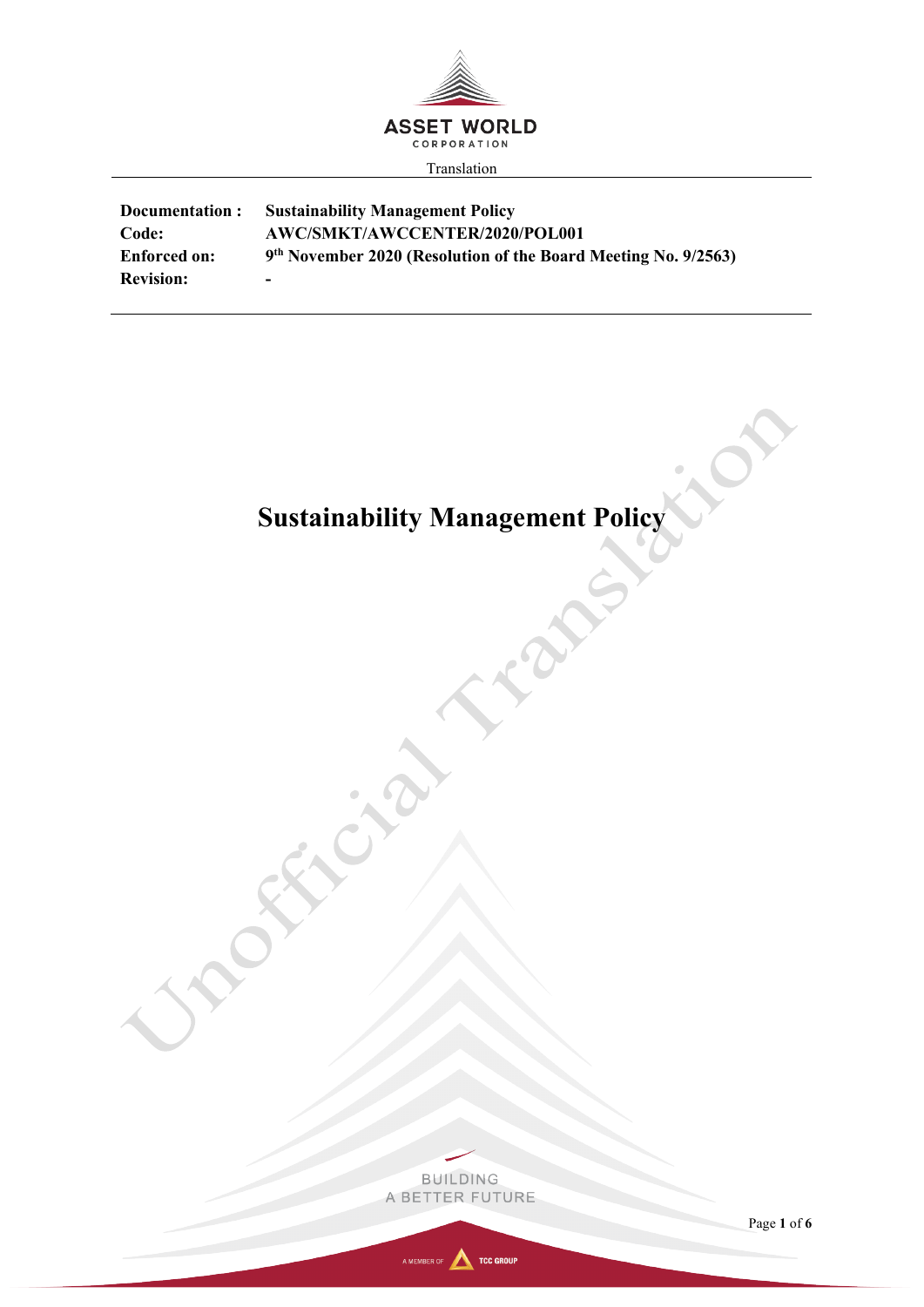

| Documentation:      | <b>Sustainability Management Policy</b>                                    |
|---------------------|----------------------------------------------------------------------------|
| Code:               | AWC/SMKT/AWCCENTER/2020/POL001                                             |
| <b>Enforced on:</b> | 9 <sup>th</sup> November 2020 (Resolution of the Board Meeting No. 9/2563) |
| <b>Revision:</b>    | -                                                                          |

# **Sustainability Management Policy Asset World Corp Public Company Limited**

#### **Objective**

Asset World Corp Public Company Limited ("Company") and subsidiary companies conduct business by systematically incorporating sustainability principles throughout its processes from investment to project development, construction, management, and even generating values for the overall society and all stakeholders. Through constant monitoring, we are committed to consistently improve our work process, system, and technology to comprehensively support and promote corporate sustainability development in driving our commitment toward becoming a model for business sustainability while continuously generating values for our customers and all stakeholders. Thus, this Sustainability Management Policy has been established as guidance to be followed by the Company and subsidiary companies in conducting business.

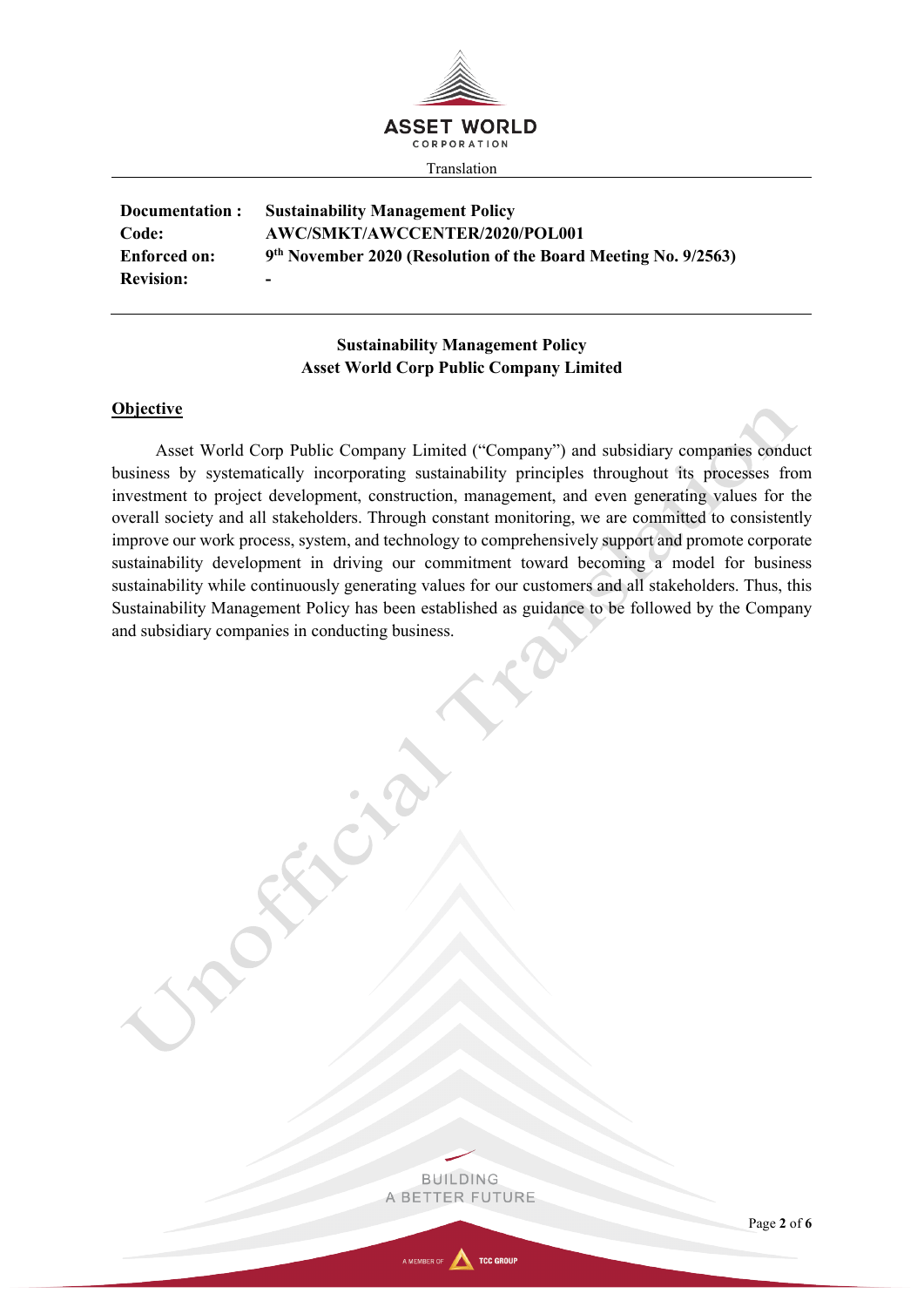

**Documentation : Sustainability Management Policy Code: AWC/SMKT/AWCCENTER/2020/POL001 Enforced on: 9th November 2020 (Resolution of the Board Meeting No. 9/2563) Revision:** 

## **Scope**

# **1. Compliance with Good Corporate Governance**

The Company and subsidiary companies shall strictly comply with relevant laws, rules and regulations, including adopting any related international practices in its business operations and disclosing operating results to all stakeholders in transparent manner.

#### **2. Customer Responsiveness**

The Company and subsidiary companies shall strive to achieve service excellence through continuous work improvement to better address the requirements of our customers and tenants.

### **3. Supply Chain Management and Development**

The Company and subsidiary companies realize the significance of raising awareness and understanding of corporate sustainability management policy, scope, and practice among the suppliers, business partners, tenants and employees and the adoption of such policy, including conducting supply chain risk assessment to identify potential business partners and evaluate sustainability development performance with potential business partners to support and enhance service quality while minimizing any impacts resulting from business operation throughout the supply chain.

> **BUILDING** A BETTER FUTURE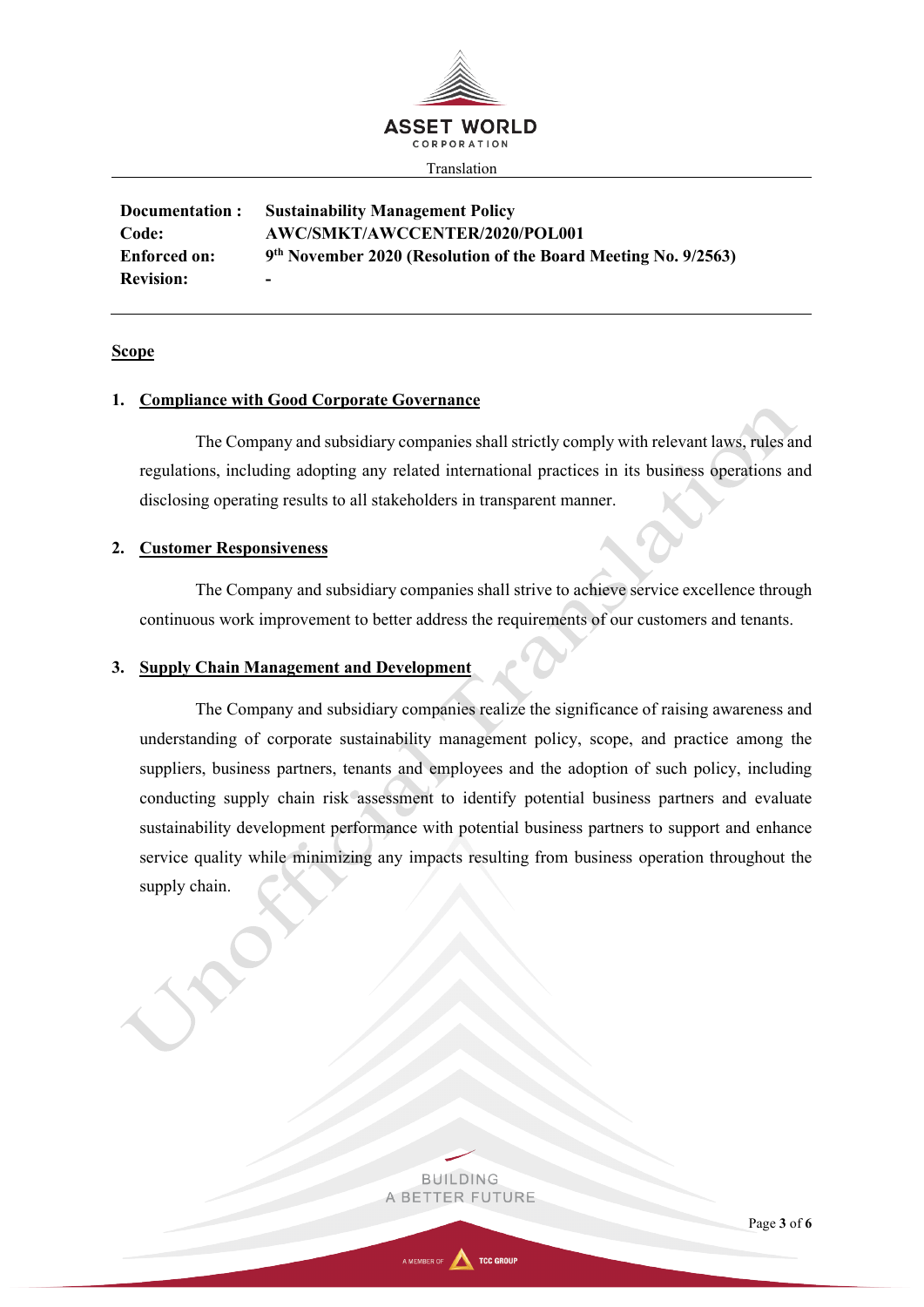

**Documentation : Sustainability Management Policy Code: AWC/SMKT/AWCCENTER/2020/POL001 Enforced on: 9th November 2020 (Resolution of the Board Meeting No. 9/2563) Revision:** 

# **4. Climate Change Management**

The Company and subsidiary companies are committed to reduce its greenhouse gas emission through designing energy-saving infrastructures, increasing the use of alternative and renewable energy, and focusing on project developments that aim to conserve and promote green space to sustainably generate values to the environment and reducing climate change issues.

# **5. Comprehensive Environmental Impact Control**

The Company and subsidiary companies have in place a policy to reduce environmental impact resulting from its business operation by conducting comprehensive risk assessment from construction to business processes to seek appropriate preventive measures or ways to minimize impact on the community, society, and environment.

### **6. Efficient Utilization of Resources**

The Company and subsidiary companies prioritize efficient use of its water, energy, and natural resources, including promoting eco-friendly construction process, materials and management based on green building concept.

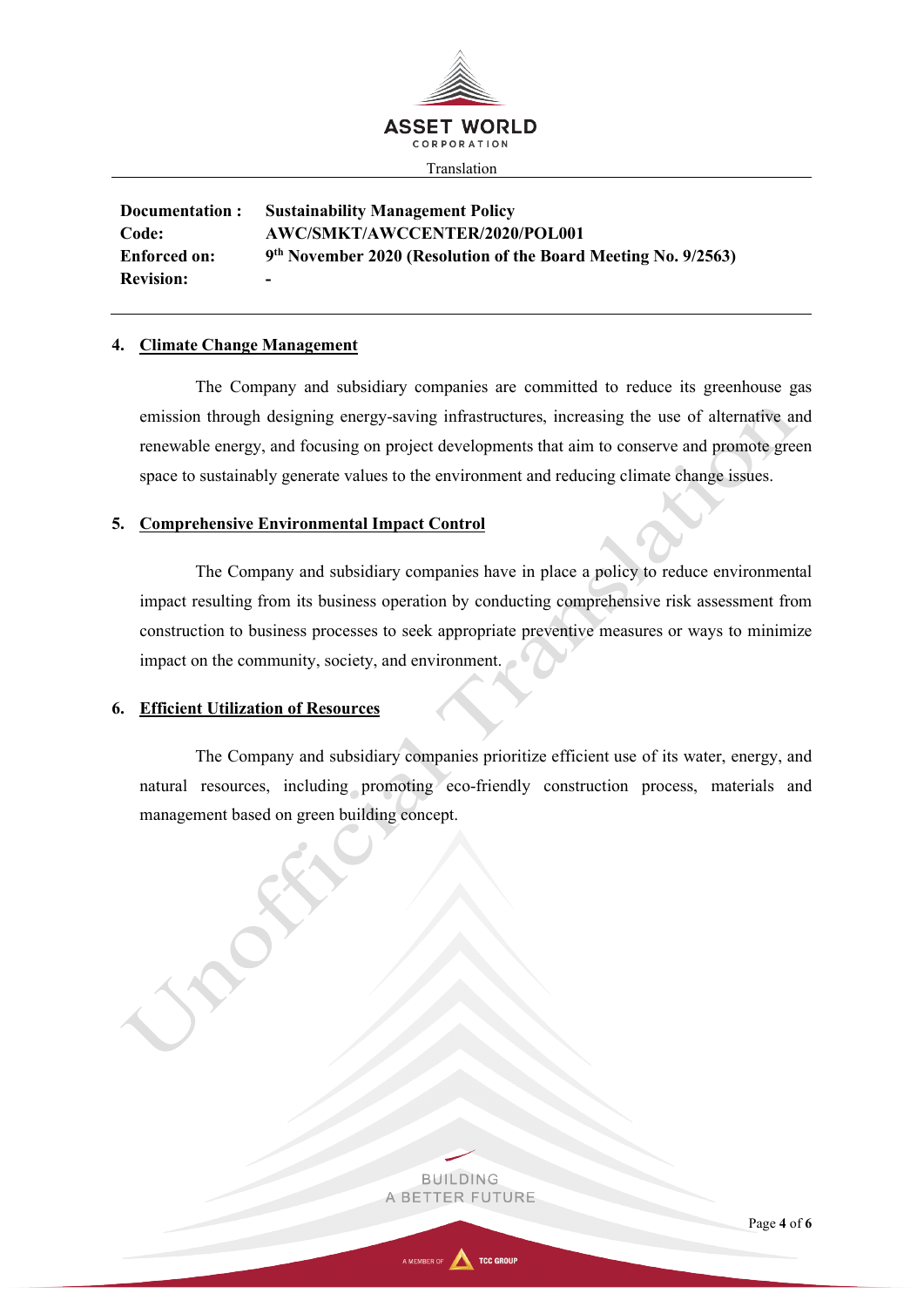

**Documentation : Sustainability Management Policy Code: AWC/SMKT/AWCCENTER/2020/POL001 Enforced on: 9th November 2020 (Resolution of the Board Meeting No. 9/2563) Revision:** 

# **7. Community and Social Development**

The Company and subsidiary companies shall support and encourage generation of social values, employment and income opportunities as well as bettering the life quality of nearby communities through project investments for society and incorporating public areas within each project to sustainably create community benefits.

# **8. Leadership and Human Resource Development**

The Company and subsidiary companies realize the importance of consistent personnel development to ensure they are equipped with essential skills and knowledge, including developing succession plan, and creating good working environment to retain talented employees and support their career growth as well as business growth in sustainable manner.

# **9. Fair Labor Treatment and Human Rights**

The Company and subsidiary companies prioritize fair labor treatment and respect toward human rights by strictly complying with related international standards, including conducting risk assessment and implementing measures to prevent human rights violation as well as minimizing inequality throughout the supply chain.